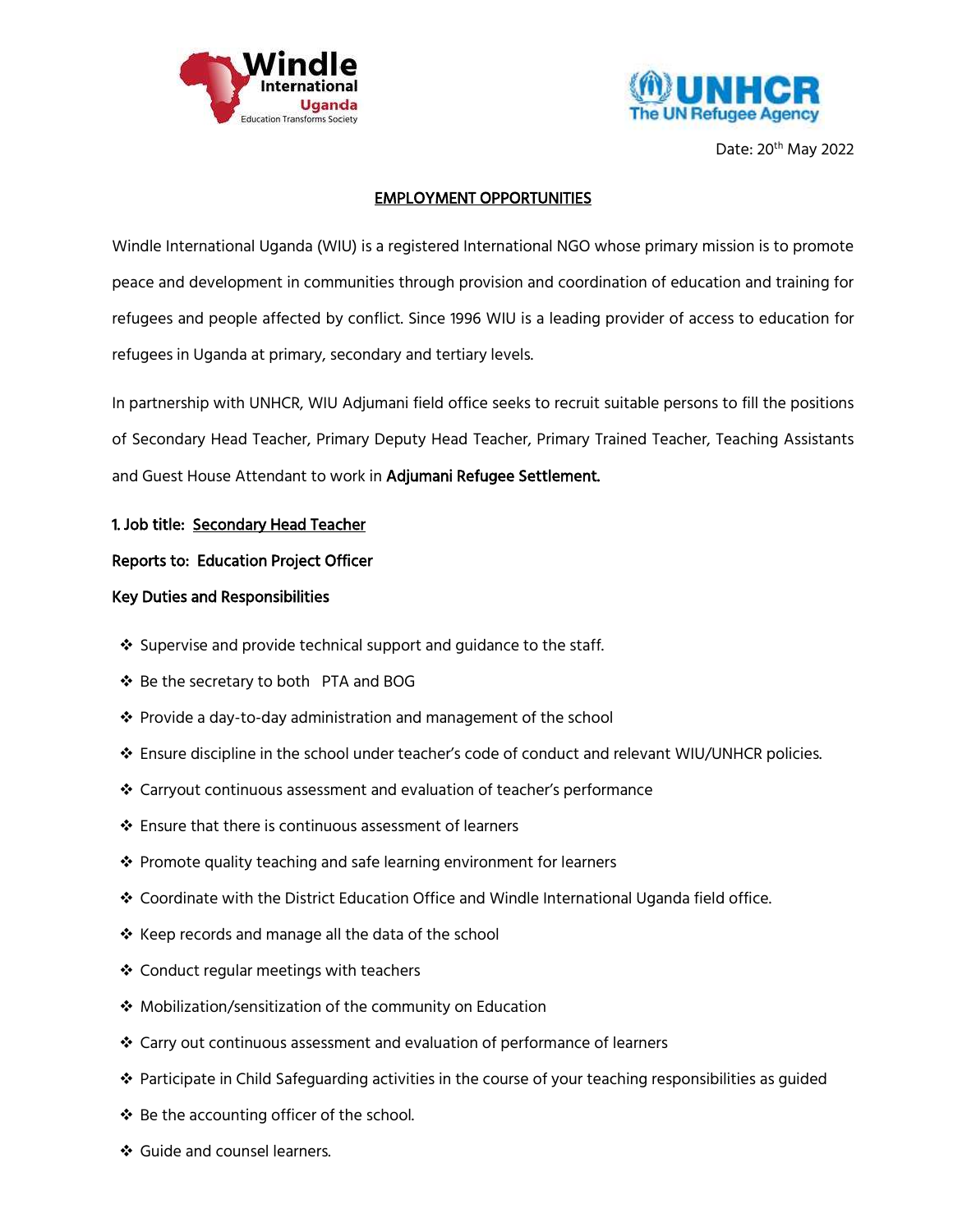



- $\clubsuit$  Responsible for the day to day administration of the school
- $\mathbf{\hat{P}}$  Perform any other duties as may be assigned by the Supervisor.

### Qualifications:

- Minimum of Bachelor Degree in Education (Masters or Post Graduate Diploma is an added advantage)
- Applicants must be registered with Ministry of Education and Sports (MoES)
- Exhibit high level of professionalism and integrity.
- Should have held a position of leadership in a school for at least two years.
- $\clubsuit$  Applicants should be highly motivated individuals willing to work in a refugee settlement.
- $\div$  Letter of recommendation detailing good conduct (no criminal activity including protection violations) from former employer or LC authority or RWC

#### 2. Job Title: Primary Deputy Head Teacher

#### Reports to: Head Teacher

#### Key Duties and Responsibilities

- Support the Head Teacher in the coordination and supervision of the day-to-day administration of the school and the district and WIU offices.
- Coordinate with WIU and inform the office about all interventions taking place within the school.
- $\cdot \cdot$  Intuitively prepare schemes of work and lesson plans in line with approved curriculum on termly, weekly and daily basis.
- ❖ Conduct lessons and remedial work according to the set timetable.
- Organize and attend stake holders' meetings, PTA, BOG and other school meetings.
- ❖ Prepare academic plans, programs and schedules for the school.
- ❖ Enforce discipline in the school.
- ❖ Promote child safeguarding practices at school level.
- $\clubsuit$  Actively participate in the process of continuous assessment and evaluation of learners.
- $\clubsuit$  Keep and maintain class records / inventory and other related reports (Registers, records of work, progress reports and equipment.)
- Actively engage in co-curricular activities.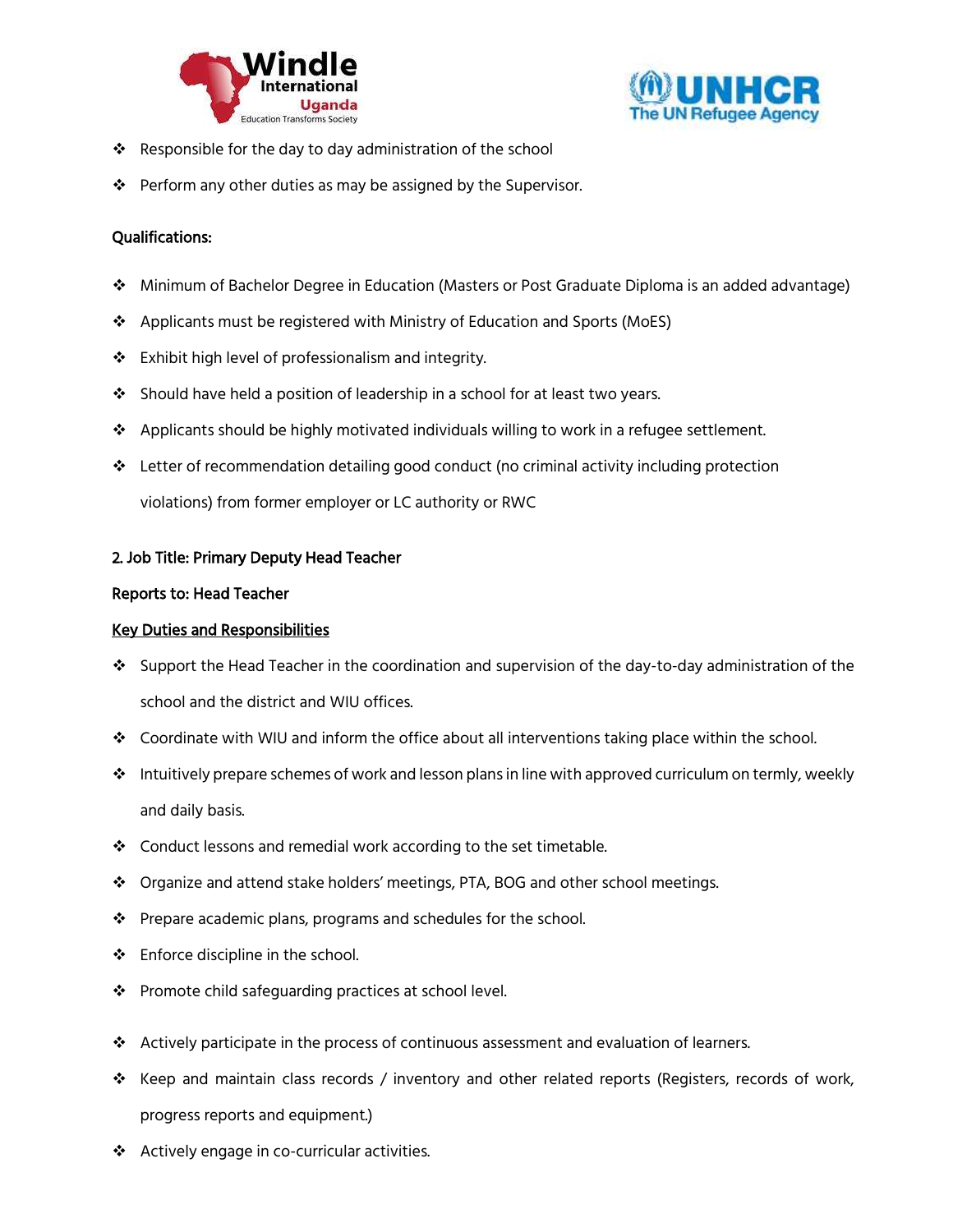



- ❖ Guide and counsel learners.
- ❖ Any other duties relevant to the position as assigned by the Head Teacher.

### Minimum Qualifications and Professional Experience

- ❖ Must possess a Diploma in Primary Education
- ❖ Certificate of registration with Ministry of Education & Sports is a Must
- $\clubsuit$  Two years' work experience as deputy head teacher and other administrative position in a busy learning environment.
- Certified copies of academic documents
- Letter of recommendation detailing good conduct (no criminal activity including protection violations) from former employer or LC authority or RWC
- Exceptional oral & written communication skills
- ❖ Proven leadership and administration skills
- ❖ Reporting skills, organization and accountability
- ❖ Good counselling & guidance skills
- ❖ Must be aged between 30-50years.

#### 3. Primary Trained Teacher

#### Reports to: Head Teacher

#### Key Duties and Responsibilities:

- $\cdot \cdot$  Intuitively prepares the schemes of work and lesson plans in line with approved curriculum on termly, weekly and daily basis.
- Conduct lessons and remedial work according to the set timetable.
- $\triangle$  Actively participate in the process of continuous assessment and evaluation of learners.
- Keep and maintain class records/inventory (Registers, records of work, progress reports and equipment.)
- Ensure safety of learners during class and co-curricular activities.
- ❖ Guide and counsel learners.
- $\clubsuit$  Performs any other duty as assigned by the relevant authority from time to time.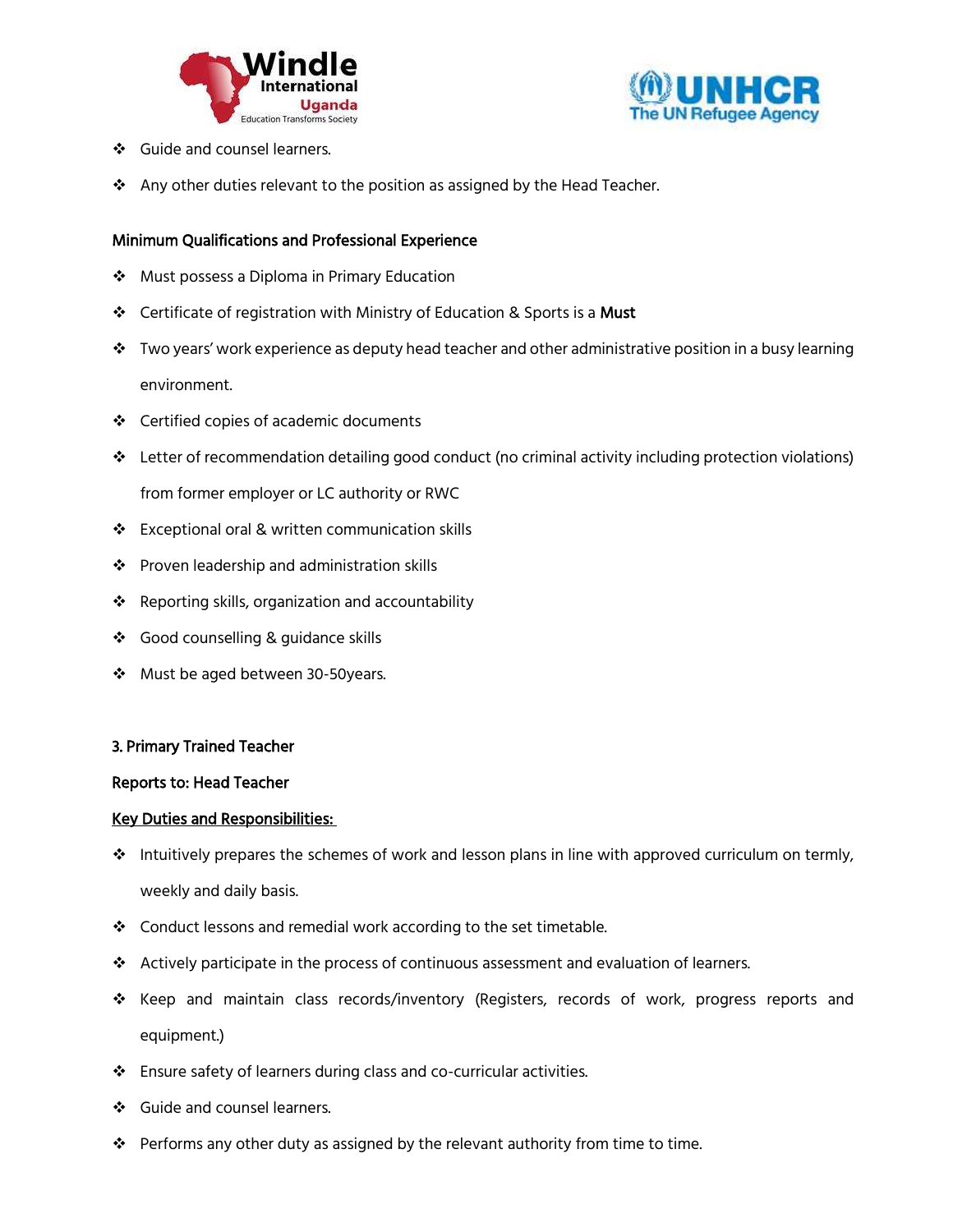



## Qualifications, Skills and Experience:

- The applicant should possess a Minimum of a Grade III Teachers' Certificate from a recognized institution/University.
- Possession of a Diploma in Primary Education is an added advantage.
- Must be duly registered with the Ministry of Education, Sports, Science and Technology.
- Letter of recommendation detailing good conduct (no criminal activity including protection violations) from former employer or LC authority or RWC
- Should be ready to work with minimum supervision and meet the daily task timelines of submitting assignments.
- Should be able to work in a hard to reach and multicultural environment.
- At least 2 years of relevant professional experience preferred
- Must be aged between 25 45 years.

### 4.Job title: Teaching Assistant

### Reports to: Head teacher

### Key Duties and Responsibilities:

- ❖ Prepare schemes of work and lesson plans
- ❖ Conduct lessons and remedial work according to set timetable
- Set, administer and mark internal examinations
- ❖ Develop and use instructional materials
- Carry out continuous assessment and evaluation of student's performance
- ❖ Keep and maintain class records
- ❖ Guide and counsel Students
- ❖ Perform any other duties assigned by Head Teacher

### Qualifications, Skills and Experience:

- $\cdot \cdot$  The applicant should have completed S.4 and/or S.6 and passed at least 2 science subjects, Maths and English at O level.
- Applicant must be a REFUGEE living in Adjumani refugee settlement and should possess a proof of verification.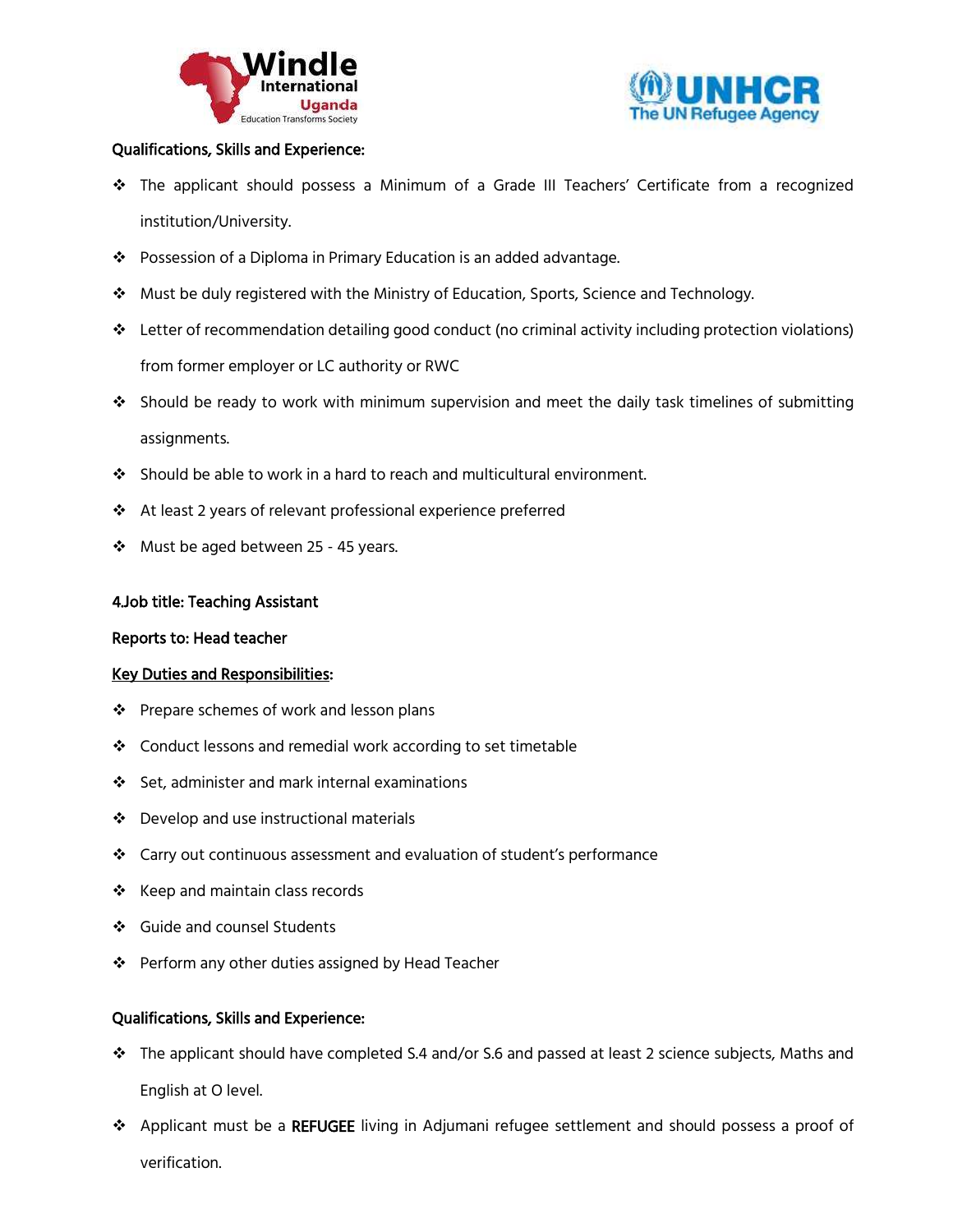



- $\clubsuit$  Knowledge of local languages used in the settlement
- $\div$  Letter of recommendation from refugee welfare council (RWC) is a must for refugee applicants
- ❖ He/ She must not be undergoing any resettlement process.
- $\div$  He/ She must be between 18-30 years of age.

### 5. Job title: Guest House Attendant

### Reports to: Human Resource Administrator

### Key Duties and Responsibilities

- Responsible for the cleanliness and maintenance of the office, and surrounding (sweeping, mopping, cleaning ceiling vents and rest rooms).
- Dust chairs, tables, windows and doors.
- Assist in Administrative tasks such as photocopying of documents, filling and book keeping.
- Receive and attend to visitors and where necessary direct them to the responsible staff.
- ❖ Assist in ensuring basic welfare of Admin staff.
- ❖ Report any irregularities like property damage, theft.
- $\div$  Monitor and maintain office supplies and ensure office equipment is properly maintained
- $\div$  Support at staff residence when need arises or in the absence of the Office Cleaner.
- $\clubsuit$  Any other tasks relevant to the job that may be assigned from time to time by supervisors.

#### Experience, Qualifications and Skills:

- Minimum qualifications of a UCE
- Certificate in Business Administration, Secretarial Studies or Office Management is an added advantage
- ❖ Applicants should be between 18 years and 35 years.
- ❖ Applicants MUST be physically fit and healthy.
- Applicants MUST have Letter of recommendation detailing good conduct (no criminal activity including protection violations) from former employer or LC Authority
- ❖ Applicants MUST have ability to follow instructions.
- ❖ Applicants MUST be a person of high integrity.